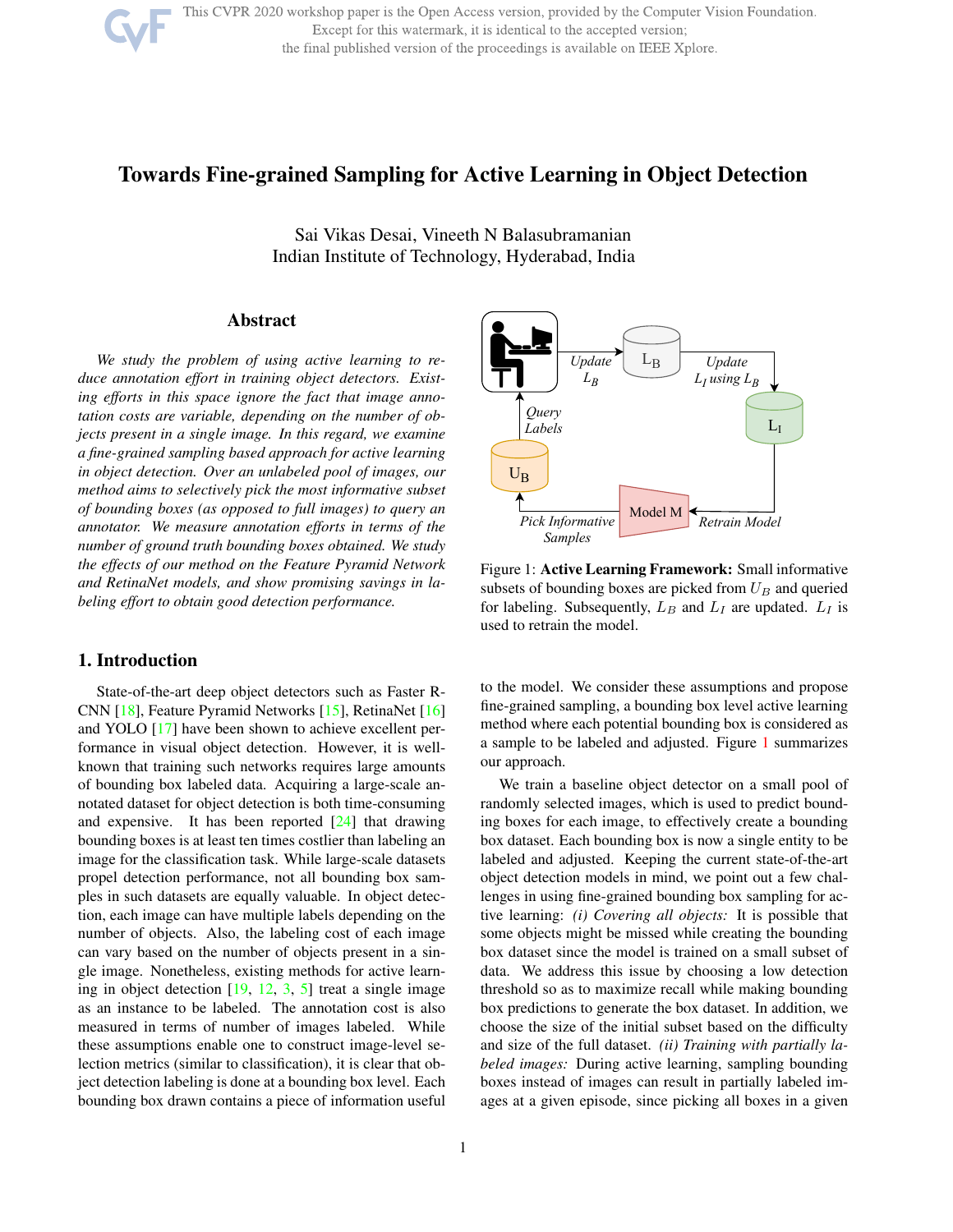image is not guaranteed. We aim to alleviate this problem by devising a dampening parameter to reduce the effect of the non-sampled bounding boxes in an image on the training loss. The key contributions of our work can hence be summarized as follows:

- We propose a simple approach for fine-grained sampling approach for active learning to train object detectors, and introduce a new methodology built on existing object detection models to achieve the same.
- We show promising results on the standard benchmark PASCAL VOC-12 and MS-COCO datasets.

We hope that our work will promote open discussions around the broader issues of active learning in training object detection models with limited labels.

# 2. Related Work

Several active learning (AL) frameworks have been proposed including stream-based sampling [2], membership query synthesis [23] and pool-based active learning [13]. AL has been applied to a variety of machine learning algorithms [9, 11, 25, 14]. For a detailed survey, we request the interested reader to refer to [22].

When compared to the area of active learning on classification, active learning for object detection is a relatively less explored direction of research. Prior to deep learning, Abramson and Freund [1] proposed a boosting based active selection method for pedestrian detection. Vijayanarasimhan and Grauman [26] suggested using a margin based active selection method for training an SVM based object detector. These methods most often use uncertainty information from classifiers to select instances for labeling. In a deep neural network setting, there have been very few efforts [19, 12, 3, 5] in the space of active learning for object detection. Roy *et al*. [19] propose a query-by-committee technique based on the layered structure of object detection networks. Kao *et al*. introduced a novel sampling strategy based on predicting the localization performance of the detector. Brust *et al*. [3] suggest effective aggregation metrics for getting image level uncertainty scores and also combine active learning with an incremental learning approach. Desai *et al*. [5] propose a novel scheme to effectively leverage the combination of weak supervision and strong supervision in the active learning process. These works perform active learning at an image level i.e., consider each image as an instance to be queried and labeled. We argue that, unlike classification, the annotation cost in object detection should be measured in terms of number of bounding boxes drawn. To the best of our knowledge, none of the works in this space have attempted active selection queries at the level of bounding boxes. To bridge that gap, we introduce the concept of bounding box queries in our work.

#### 3. Methodology

We study a bounding box based querying method for active learning in object detection. In a standard active learning setup [3, 12, 20], images are queried and labeled. In contrast, our proposed method generates queries which ask for bounding box labels.

# 3.1. Initial Setup

The initial setup comprises of training an initial baseline model using a small subset of images and consequently generating a bounding box dataset. A pool-based active learning framework is applied on this dataset in the next steps.

Given a dataset  $D<sub>I</sub>$  of images which is completely unlabeled at the beginning, our method randomly selects a small subset of images  $L_I$  and queries their labels. The size of this subset is suitably chosen based on the overall difficulty of the dataset, the number of classes, etc. In a typical active learning setup, the initial subset size is around 5-10% of the dataset size. The remaining unlabeled images constitute  $U_I$ . An object detection model is trained on  $L_I$  to obtain an initial baseline model  $M$ . Note that each image in  $L_I$  is fully labeled i.e., all objects of interest are annotated with bounding boxes. This allows for training our initial model in a robust manner, with a reasonably small annotation effort. This initial model is used to generate the bounding box dataset  $D_B$  which is used in further steps.

To generate  $D_B$ , the initial model M is run on each image from  $U_I$ , and a suitable detection threshold  $t_d$  is chosen. A predicted bounding box b is added to  $U_B$  when the following membership function evaluates to 1:

$$
M(b) = \begin{cases} 1, & \text{if } prob(b) \ge t_d \\ 0, & \text{otherwise} \end{cases}
$$
 (1)

Ground truth bounding boxes of each image in  $L_I$  are aggregated to form  $L_B$ . Finally,  $D_B$  is created as the union of  $L_B$  and  $U_B$ .

### 3.2. Active Learning Framework

The bounding box dataset  $D_B$  consists of: (1) originally labeled bounding boxes from the initial pool; and (2) bounding boxes predicted by the initial model on the unlabeled pool of images  $U_I$ . A pool-based active learning framework [22] can be readily applied on such a dataset. In contrast to existing active learning methods for object detection, we employ our framework on a bounding box dataset instead of an image dataset. In this framework, active learning consists of multiple learning episodes. As shown in Figure 1, each episode mainly comprises of three steps: (1) Sampling from Unlabeled Pool, (2) Updating the training dataset and (3) Retraining the model. Typically, active learning episodes are carried out until the desired detection performance is reached.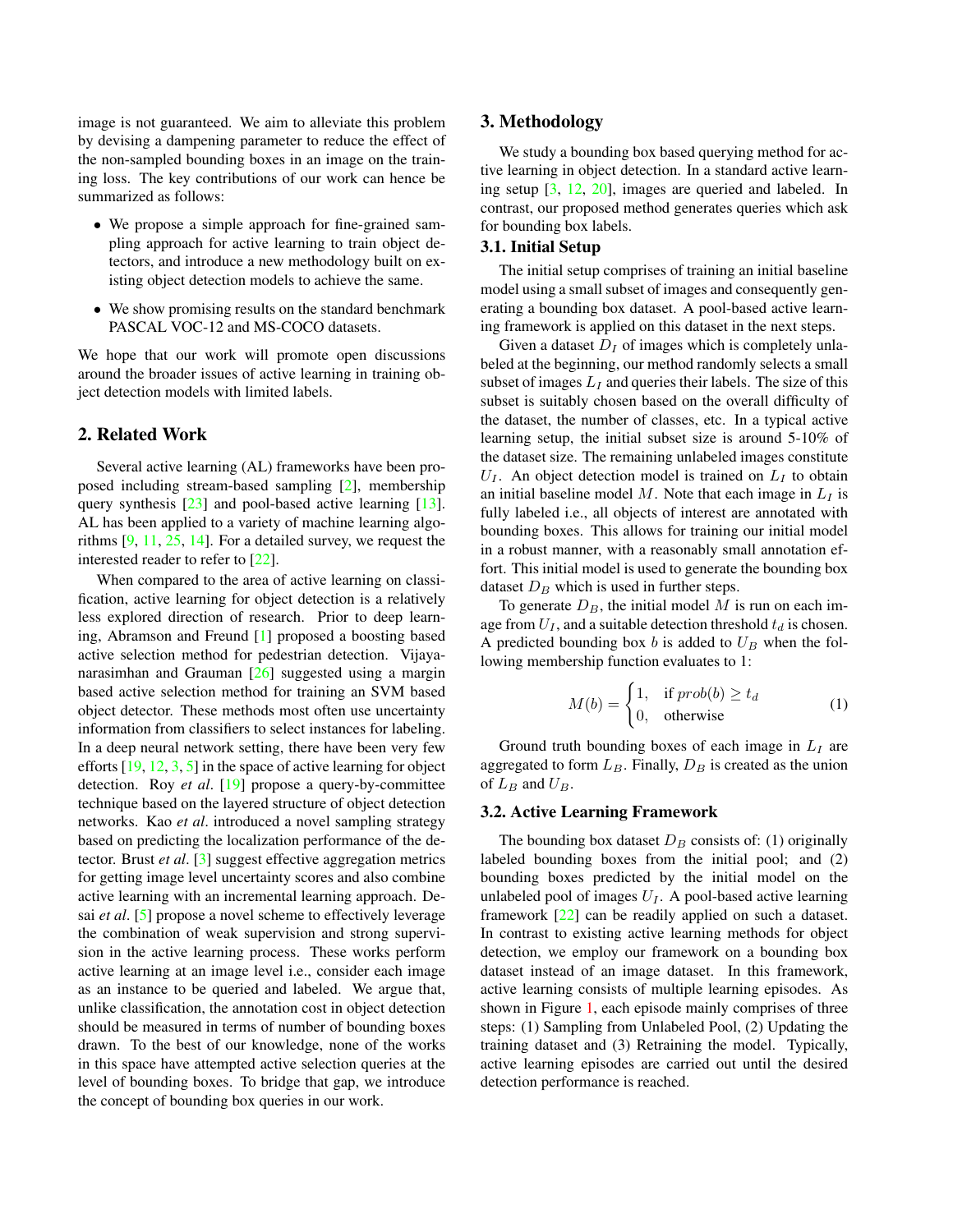

Figure 2: Creating the Bounding Box Dataset: The model M is run on images from unlabeled image pool  $U_I$  and the labeled image pool  $L<sub>I</sub>$  to obtain bounding box predictions to generate the bounding box dataset  $D_B$ .

Sampling from Unlabeled Pool: The bounding boxes in  $U_B$  might not be accurately drawn or classified since they are obtained as predictions from a model trained on an small randomly chosen subset of training data. The aim of our active learning method is to pick and adjust the minimum number of bounding boxes to obtain a desired level of detection performance. The aim of this step is to choose a subset of most informative K samples from the unlabeled pool  $U_B$  to be queried and adjusted by the annotator. Here,  $K$ is the size of the subset of samples queried in each episode. We solve the following optimization  $K$  times:

$$
b_{picked} = \underset{b \in U_B}{\arg \max} E_b \tag{2}
$$

Here,  $E_b$  denotes the informativeness measure of a bounding box b which measure how useful its label could be, to the model.

Updating the Training Dataset: In an episode, once the samples are picked from the unlabeled pool  $U_B$ , they are queried for labeling. A bounding box is labeled by an oracle as follows: if it partially encloses an object, then its dimensions are adjusted such it tightly encloses the object and the class of the object is labeled appropriately. If the bounding box doesn't enclose any object, then it is labeled as a background and its dimensions are not adjusted. After adjusting the picked bounding boxes, they are added to the labeled box pool  $L_B$ .

Since contemporary object detection networks are trained using images, we use the labeled box pool  $L_B$ to update the labeled image pool  $L_I$  as follows. Each bounding box in the labeled box pool is drawn on its corresponding image. All images with bounding boxes in the labeled box pool,  $L_B$ , are added to the labeled image pool,  $L_I$  by default. In addition, we include all the bounding boxes in  $U_B$  which correspond to the images present in  $L_I$ . This means that each image in the updated training set  $L_I$  now contains: (1) the labeled ground truth bounding boxes from  $L_B$ ; and (2) unlabeled bounding boxes from  $U_B$  which are present on the image but are not

sampled for active learning yet. Such bounding boxes act as noisy labels. They are used as part of  $L<sub>I</sub>$  for training the model but they still are eligible to be queried in further stages of active learning.

Retraining the Model: Since the updated labeled pool of images  $L_I$  can now consist of both labeled ground truth boxes as well as other objects that are unlabeled, we modify the training loss function to minimize the amount of noise involved in training the model. In our training method, we define the loss function for an image as follows:

$$
L = L_{labeled} + \lambda_d L_{noisy} \tag{3}
$$

Here,  $L_{labeled}$  is the average loss over all the anchors assigned to a labeled bounding box and  $L_{noisy}$  refers to the average loss over all the anchors assigned to a noisy label. We define  $\lambda_d$  as the dampening parameter which controls the effect of noisy labels on the loss. Our experiments show that setting  $\lambda_d = 0.5$  gives good results in most cases.

#### 3.3. Informativeness Measures

An informativeness measure is a metric used in actively sampling a subset of data. This is an important design decision in any active learning framework. We experiment with the following informativeness measures in our work: *1. Random selection:* In this method, samples are chosen randomly from the unlabeled pool. This method acts as a baseline for other active learning metrics.

*2. Mean Classification Uncertainty:* In case of bounding boxes, the boxes with the least predicted class probability are picked. In case of images, the average of the classification uncertainties of the predicted bounding boxes is computed. The classification uncertainty of a predicted bounding box is calculated as  $(1 - P)$  where P is the highest predicted probability score for the box. Images with high mean classification uncertainty are chosen for querying. This criterion has been used for object detection in Roy *et al*. [20]. *3. Coreset Greedy selection:* This metric is based on the feature geometry of data samples. Sener and Savarese [21] have proposed this method for classification problems, which we repurpose for object detection (please refer the appendix for further details). For image-level coreset selection, the distances are calculated based on image-level feature representations, typically produced by a backbone network such as ResNet [7].

# 4. Experiments

Implementation Details: We use Detectron2 [28] implementations of Faster R-CNN + Feature Pyramid Network [15] and RetinaNet [16] in all our experiments. ResNet-50 [7] is used as the backbone network, which is pretrained on ImageNet1k [4]. To implement the greedy algorithm for core-set selection of bounding boxes in FPN+Faster R-CNN, we make use of the FC2 feature representations of each bounding box. We use the L2 distance between the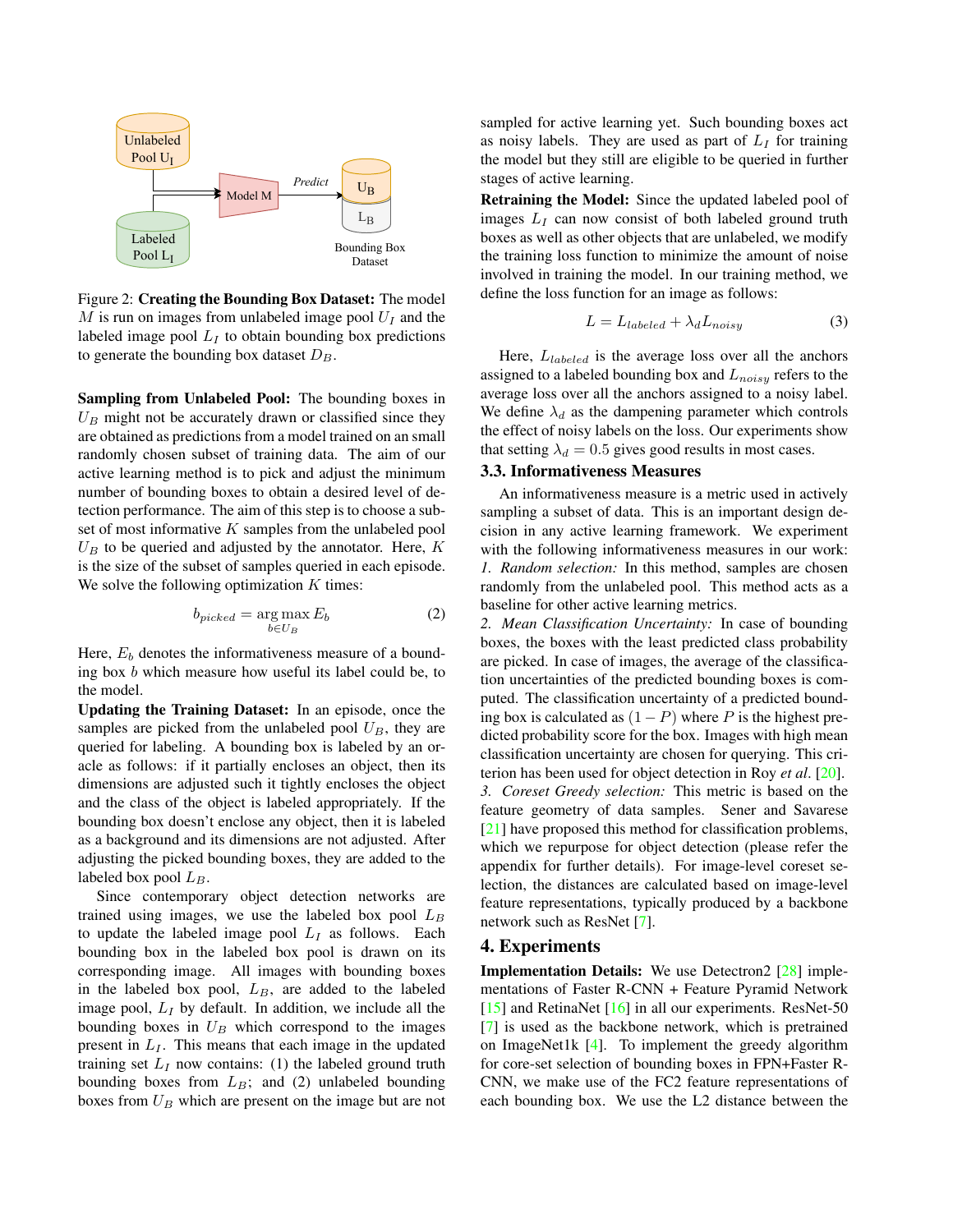

Figure 3: AL results on PASCAL VOC 2012 showing number of bounding boxes labeled vs test mAP.

feature representations as the distance metric. We omit coreset bounding box selection for RetinaNet as it is a single stage network with no intermediate bounding box representations. For all querying methods, we use  $\lambda_d = 0.5$  (in Eqn 3) for retraining the model in each episode.

In our experiments, in case of overlap with multiple ground truth boxes, a selected bounding box is labeled as that ground truth box with which it has maximum  $IoU$ score. However, if it does not have at least  $IoU \ge 0.5$  with a ground truth bounding box of some class label, the bounding box is classified as *background* and its coordinates are not adjusted during the oracle's annotation. To evaluate the performance of object detection, we use the standard mean average precision (mAP) metric.

#### Datasets:

*PASCAL VOC 2012*: We use the train set of 5717 images as the unlabeled pool of data. The validation set of 5832 images is used to test the performance of the model. An initial baseline model is trained on a random subset of 500 images from the unlabeled pool. To ensure fairness of comparison, we use the same initial baseline model for all active learning methods. For image-based baseline methods, 500 images are queried in each round. In our proposed bounding box querying method, we set the sample batch size equal to 1000 bounding boxes. In each round of AL, the model is retrained for 15 epochs using SGD with a learning rate of 0.002. We use a batch size of 2 images. A learning rate decay of 0.1 is applied after every 8 epochs of training.

*MS COCO*: We use the train2017 subset for training and val2017 for reporting the results. An initial baseline model is trained on a random subset of 5000 images. We execute 4 AL rounds and measure the performance. For image-based baseline methods, 1000 images are queried in each round. In our proposed bounding box querying method, we set the sample batch size equal to 5k bounding boxes. The model is trained using SGD for 8 epochs with a learning rate of 0.0025. We use a batch size of 2 images.

Results: We assess the performance of various AL metrics in an image-based querying setting and a bounding box-



Figure 4: AL results on MS COCO showing number of bounding boxes labeled vs test mAP.

based querying setting. Figure 4 shows mAP on the test set plotted against the number of bounding boxes labeled for models trained using various active learning methods on the MS COCO dataset. Similar results on PASCAL VOC 2012 are shown in Figure 3. All results shown are averaged over three runs of each experiment. In all the four settings, as a general trend, it can be seen that just by using bounding box querying instead of image-based querying, the performance on AL metrics are improved. While the curves may not demonstrate this explicitly, while training FPN on PASCAL VOC 2012, attaining an mAP of 60 points now requires less than 6500 bounding box labels by the best bounding box querying method. To achieve the same mAP, image-based querying methods require close to 9000 bounding box labels (Figure 3a). This reduction could be significant when annotation cost is high. In fact, 85% of the fully supervised test mAP has been reached using just 50% of the bounding box labels. For MS COCO, a large dataset with 80 classes, the "random" image-based querying method seems to perform close to bounding-box querying methods. Nevertheless, bounding box querying methods still consistently perform better than image-level methods. Picking in terms of bounding boxes allows for a more granular selection approach.

### 5. Conclusion

We studied a fine grained sampling method for active learning in object detection which seeks to query at the level of bounding boxes instead of an image. We experiment with various query strategies in a bounding box querying setting as well as an image based querying setting. Our experiments on the popular PASCAL VOC-12 and MS COCO datasets show the effectiveness of bounding box queries in reducing human annotation efforts when compared to image-level queries. Our future work includes studying this method in real-world settings from application domains (such as healthcare or agriculture) where annotation costs are prohibitive for the object detection task, as well as study alternate strategies for bounding box-informativeness in object detection frameworks.